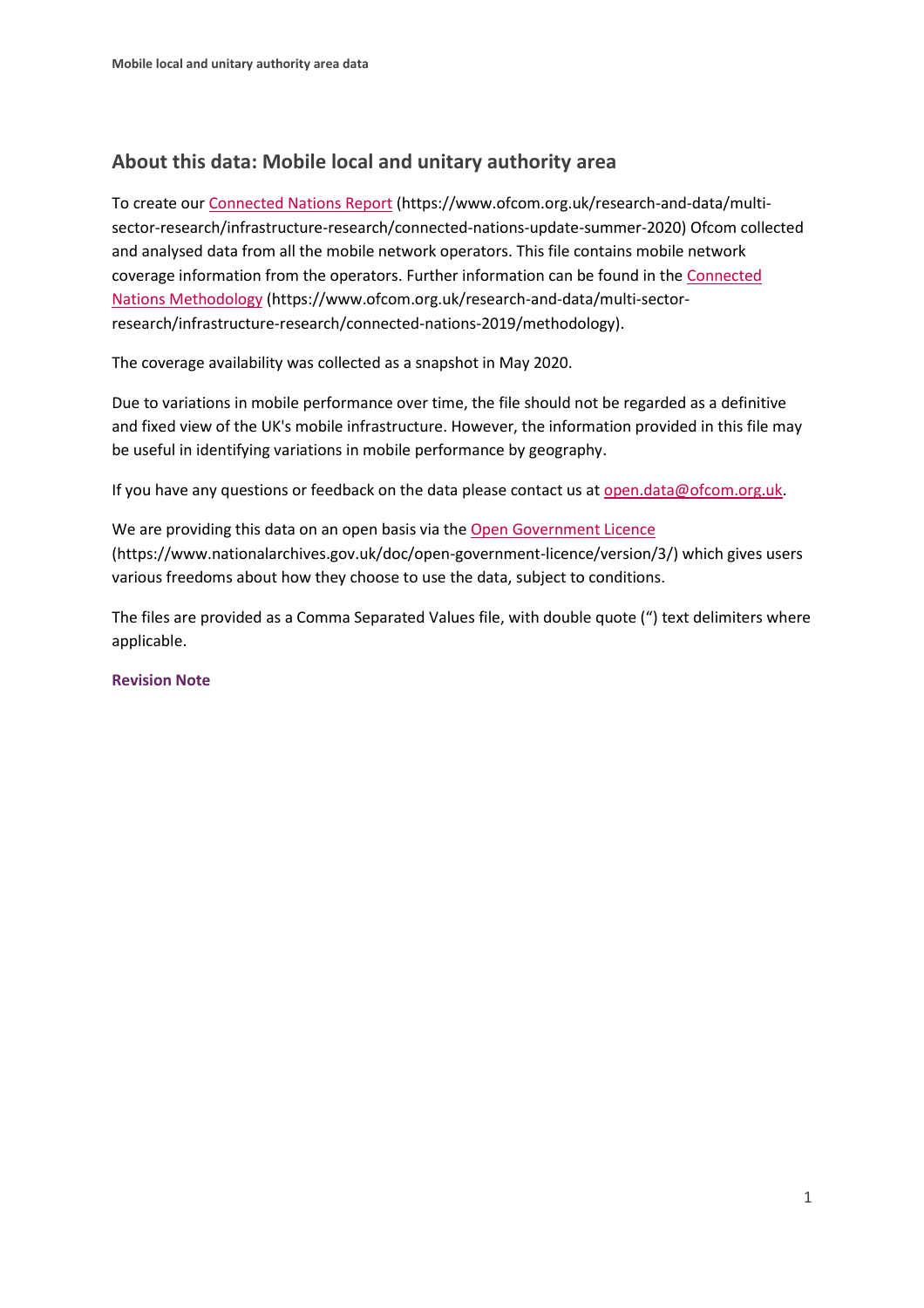### **Coverage availability**

File name: 202005\_mobile\_laua\_r01.csv

Total records in file: 1 header row, 379 data rows

File size on disk: 236 KB (241,664 bytes)

#### **Column headers and what they represent:**

| <b>Field</b>   | Label                                                                              | <b>Note</b>                                                      |
|----------------|------------------------------------------------------------------------------------|------------------------------------------------------------------|
| laua           | Lower tier authority                                                               | Local and Unitary<br>Authority Codes, such as<br>E07000114       |
| laua_name      | Lower tier authority name                                                          | Local and Unitary<br><b>Authority Names</b>                      |
| pixel_count    | Number of 100sq.m. pixels in<br>location                                           |                                                                  |
| prem_count     | Number of premises in location                                                     | Based on the Connected<br>Nations all premise base<br>definition |
| ab_rd_count    | Number of 100sq.m. pixels in<br>location containing A or B road<br>features        |                                                                  |
| mway_count     | Number of 100sq.m. pixels in<br>location containing Motorway<br>features           |                                                                  |
| mway_ard_count | Number of 100sq.m. pixels in<br>location containing Motorway or A<br>road features |                                                                  |
| 2G_prem_out_0  | 2G services, premises (outdoor): no<br>reliable signal (%)                         | Threshold:-81dBm                                                 |
| 2G_prem_out_1  | 2G services, premises (outdoor):<br>signal from 1 operator (%)                     | Threshold:-81dBm                                                 |
| 2G_prem_out_2  | 2G services, premises (outdoor):<br>signal from 2 operators (%)                    | Threshold:-81dBm                                                 |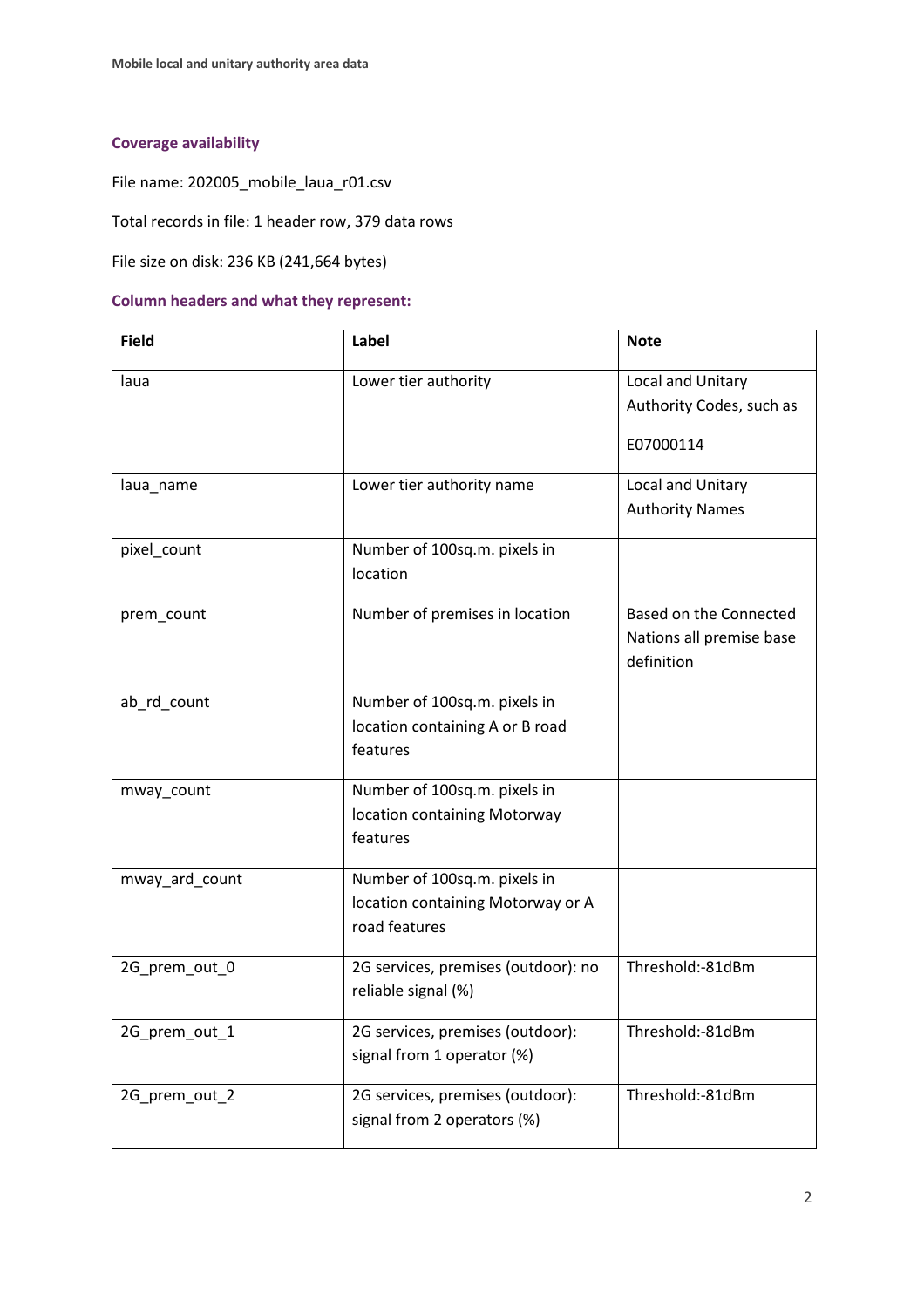| 2G prem out 3 | 2G services, premises (outdoor):<br>signal from all operators (%)          | Threshold:-81dBm |
|---------------|----------------------------------------------------------------------------|------------------|
| 2G_prem_in_0  | 2G services, premises (indoor): no<br>reliable signal (%)                  | Threshold:-71dBm |
| 2G_prem_in_1  | 2G services, premises (indoor): signal<br>from 1 operator (%)              | Threshold:-71dBm |
| 2G_prem_in_2  | 2G services, premises (indoor): signal<br>from 2 operators (%)             | Threshold:-71dBm |
| 2G_prem_in_3  | 2G services, premises (indoor): signal<br>from all operators (%)           | Threshold:-71dBm |
| 2G_geo_out_0  | 2G services, geographic (outdoor):<br>no reliable signal (%)               | Threshold:-81dBm |
| 2G_geo_out_1  | 2G services, geographic (outdoor):<br>signal from 1 operator (%)           | Threshold:-81dBm |
| 2G_geo_out_2  | 2G services, geographic (outdoor):<br>signal from 2 operators (%)          | Threshold:-81dBm |
| 2G_geo_out_3  | 2G services, geographic (outdoor):<br>signal from all operators (%)        | Threshold:-81dBm |
| 2G_abrd_in_0  | 2G services, roads: no reliable signal<br>(%)                              | Threshold:-71dBm |
| 2G_abrd_in_1  | 2G services, roads: signal from 1<br>operator (%)                          | Threshold:-71dBm |
| 2G_abrd_in_2  | 2G services, roads: signal from 2<br>operators (%)                         | Threshold:-71dBm |
| 2G_abrd_in_3  | 2G services, roads: signal from all<br>operators (%)                       | Threshold:-71dBm |
| 2G_mway_in_0  | Threshold:-71dBm<br>2G services, motorways: no reliable<br>signal (%)      |                  |
| 2G_mway_in_1  | 2G services, motorways: signal from<br>1 operator (%)                      | Threshold:-71dBm |
| 2G_mway_in_2  | Threshold:-71dBm<br>2G services, motorways: signal from<br>2 operators (%) |                  |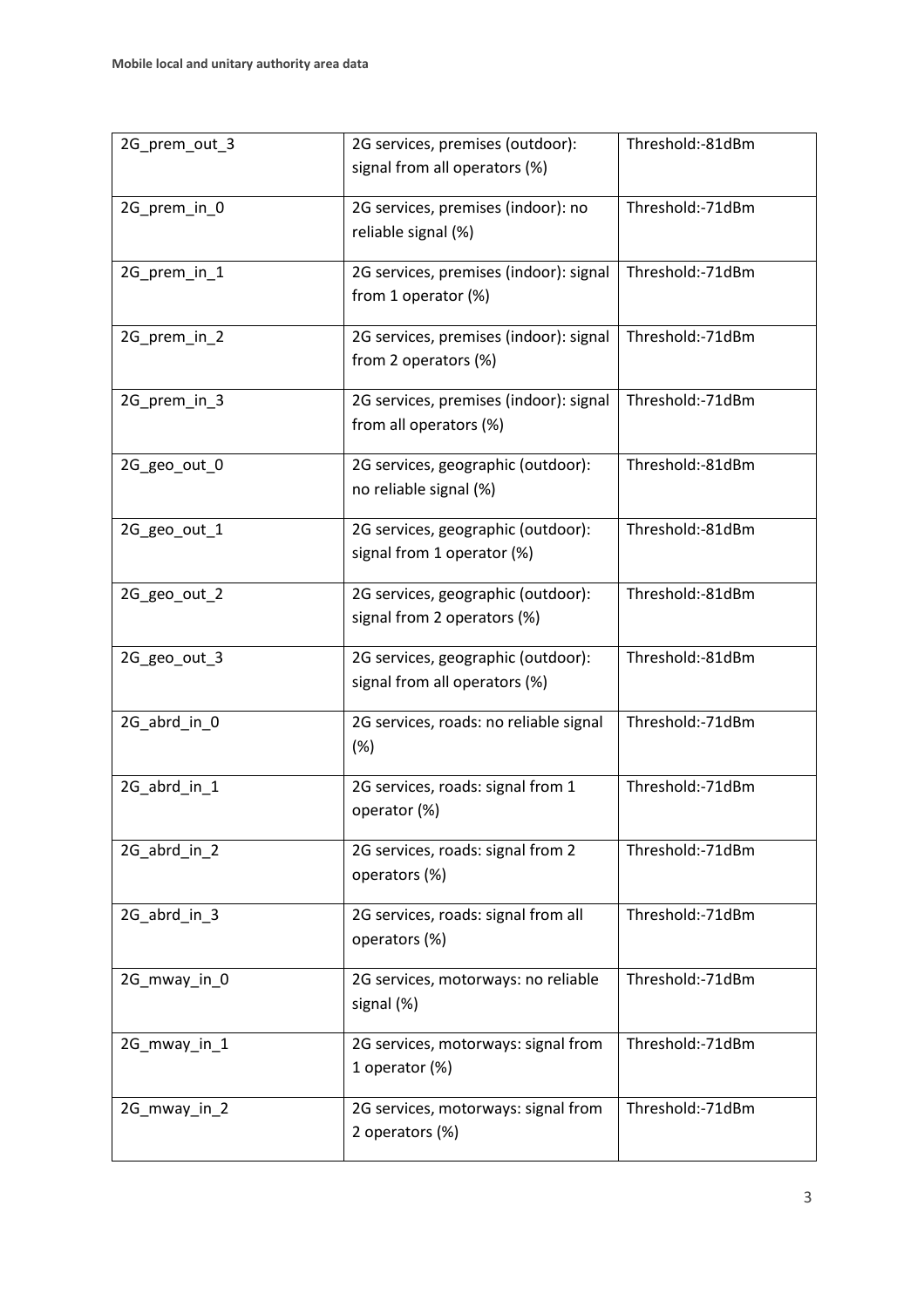| 2G_mway_in_3     | 2G services, motorways: signal from<br>all operators (%)                          | Threshold:-71dBm  |
|------------------|-----------------------------------------------------------------------------------|-------------------|
| 2G_mway_ard_in_0 | 2G services, motorways and A-roads:<br>no reliable signal (%)                     | Threshold:-71dBm  |
| 2G_mway_ard_in_1 | 2G services, motorways and A-roads:<br>signal from 1 operator (%)                 | Threshold:-71dBm  |
| 2G_mway_ard_in_2 | 2G services, motorways and A-roads:<br>signal from 2 operators (%)                | Threshold:-71dBm  |
| 2G_mway_ard_in_3 | 2G services, motorways and A-roads:<br>signal from all operators (%)              | Threshold:-71dBm  |
| 3G_prem_out_0    | 3G services, premises (outdoor): no<br>reliable signal (%)                        | Threshold:-100dBm |
| 3G_prem_out_1    | 3G services, premises (outdoor):<br>signal from 1 operator (%)                    | Threshold:-100dBm |
| 3G_prem_out_2    | 3G services, premises (outdoor):<br>signal from 2 operators (%)                   | Threshold:-100dBm |
| 3G_prem_out_3    | 3G services, premises (outdoor):<br>signal from 3 operators (%)                   | Threshold:-100dBm |
| 3G_prem_out_4    | 3G services, premises (outdoor):<br>signal from all operators (%)                 | Threshold:-100dBm |
| 3G_prem_in_0     | 3G services, premises (indoor): no<br>reliable signal (%)                         | Threshold:-90dBm  |
| 3G_prem_in_1     | 3G services, premises (indoor): signal<br>from 1 operator (%)                     | Threshold:-90dBm  |
| 3G_prem_in_2     | 3G services, premises (indoor): signal<br>from 2 operators (%)                    | Threshold:-90dBm  |
| 3G_prem_in_3     | 3G services, premises (indoor): signal<br>from 3 operators (%)                    | Threshold:-90dBm  |
| 3G_prem_in_4     | 3G services, premises (indoor): signal<br>from all operators (%)                  | Threshold:-90dBm  |
| 3G_geo_out_0     | 3G services, geographic (outdoor):<br>Threshold:-100dBm<br>no reliable signal (%) |                   |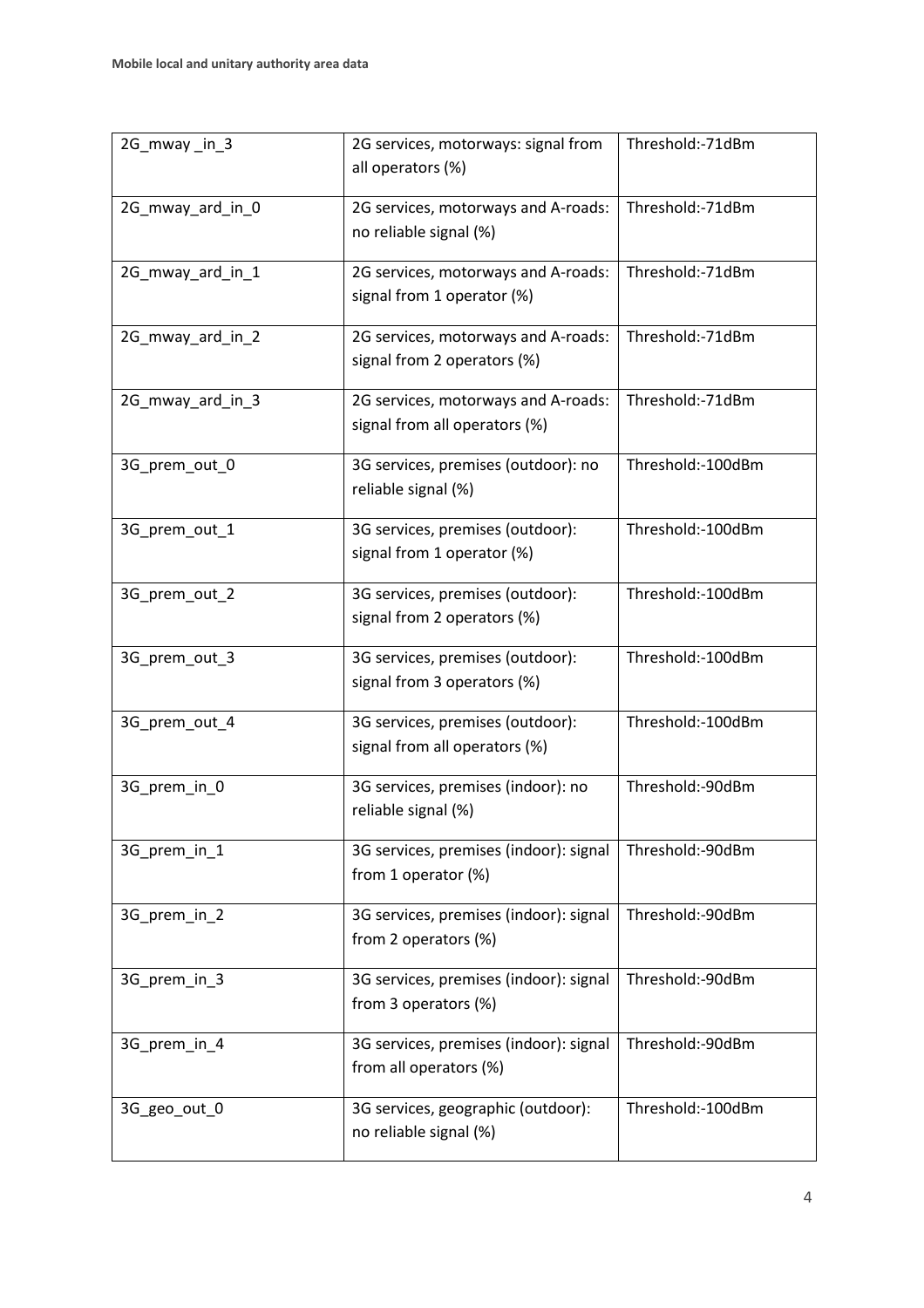| 3G_geo_out_1     | 3G services, geographic (outdoor):<br>signal from 1 operator (%)             | Threshold:-100dBm |
|------------------|------------------------------------------------------------------------------|-------------------|
| 3G_geo_out_2     | 3G services, geographic (outdoor):<br>signal from 2 operators (%)            | Threshold:-100dBm |
| 3G_geo_out_3     | 3G services, geographic (outdoor):<br>signal from 3 operators (%)            | Threshold:-100dBm |
| 3G geo out 4     | 3G services, geographic (outdoor):<br>signal from all operators (%)          | Threshold:-100dBm |
| 3G_abrd_in_0     | 3G services, roads: no reliable signal<br>(%)                                | Threshold:-90dBm  |
| 3G_abrd_in_1     | 3G services, roads: signal from 1<br>operator (%)                            | Threshold:-90dBm  |
| 3G_abrd_in_2     | 3G services, roads: signal from 2<br>operators (%)                           | Threshold:-90dBm  |
| 3G_abrd_in_3     | 3G services, roads: signal from 3<br>operators (%)                           | Threshold:-90dBm  |
| 3G_abrd_in_4     | 3G services, roads: signal from all<br>operators (%)                         | Threshold:-90dBm  |
| 3G_mway_in_0     | 3G services, motorways: no reliable<br>signal (%)                            | Threshold:-90dBm  |
| 3G_mway_in_1     | 3G services, motorways: signal from<br>1 operator (%)                        | Threshold:-90dBm  |
| 3G_mway_in_2     | Threshold:-90dBm<br>3G services, motorways: signal from<br>2 operators (%)   |                   |
| 3G_mway_in_3     | 3G services, motorways: signal from<br>3 operators (%)                       | Threshold:-90dBm  |
| 3G_mway_in_4     | Threshold:-90dBm<br>3G services, motorways: signal from<br>all operators (%) |                   |
| 3G_mway_ard_in_0 | 3G services, motorways and A-roads:<br>no reliable signal (%)                | Threshold:-90dBm  |
| 3G_mway_ard_in_1 | 3G services, motorways and A-roads:<br>signal from 1 operator (%)            | Threshold:-90dBm  |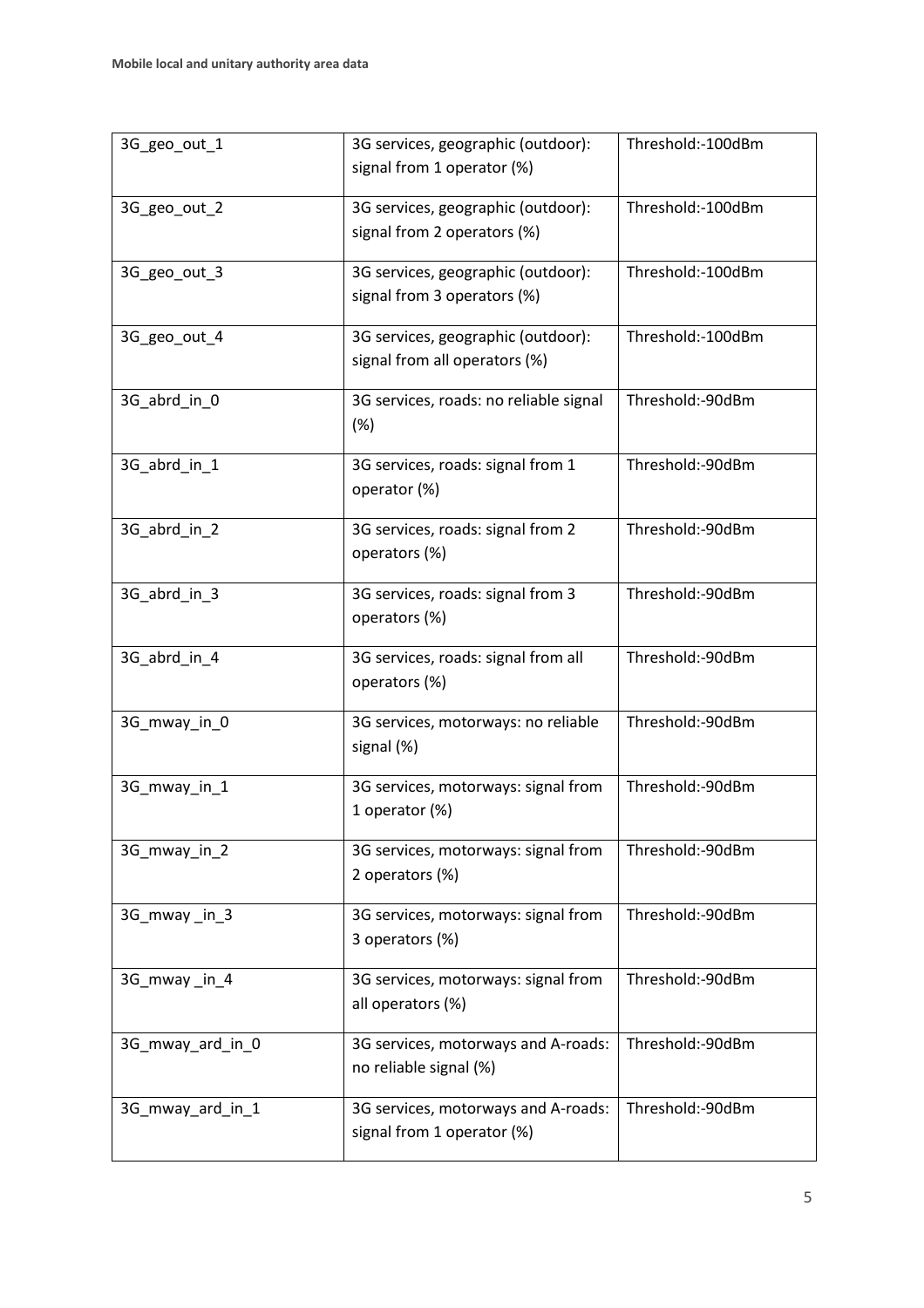| 3G_mway_ard_in_2 | 3G services, motorways and A-roads:<br>signal from 2 operators (%)                     | Threshold:-90dBm  |  |
|------------------|----------------------------------------------------------------------------------------|-------------------|--|
| 3G_mway_ard_in_3 | 3G services, motorways and A-roads:<br>signal from 3 operators (%)                     | Threshold:-90dBm  |  |
| 3G_mway_ard_in_4 | 3G services, motorways and A-roads:<br>signal from all operators (%)                   | Threshold:-90dBm  |  |
| 4G_prem_out_0    | 4G services, premises (outdoor): no<br>reliable signal (%)                             | Threshold:-105dBm |  |
| 4G_prem_out_1    | 4G services, premises (outdoor):<br>signal from 1 operator (%)                         | Threshold:-105dBm |  |
| 4G_prem_out_2    | 4G services, premises (outdoor):<br>signal from 2 operators (%)                        | Threshold:-105dBm |  |
| 4G prem out 3    | 4G services, premises (outdoor):<br>signal from 3 operators (%)                        | Threshold:-105dBm |  |
| 4G_prem_out_4    | 4G services, premises (outdoor):<br>signal from all operators (%)                      | Threshold:-105dBm |  |
| 4G_prem_in_0     | 4G services, geographic (indoor): no<br>reliable signal (%)                            | Threshold:-95dBm  |  |
| 4G_prem_in_1     | 4G services, geographic (indoor):<br>signal from 1 operator (%)                        | Threshold:-95dBm  |  |
| 4G_prem_in_2     | 4G services, geographic (indoor):<br>signal from 2 operators (%)                       | Threshold:-95dBm  |  |
| 4G_prem_in_3     | 4G services, geographic (indoor):<br>signal from 3 operators (%)                       | Threshold:-95dBm  |  |
| 4G_prem_in_4     | 4G services, geographic (indoor):<br>signal from all operators (%)                     | Threshold:-95dBm  |  |
| 4G_geo_out_0     | 4G services, geographic (outdoor):<br>no reliable signal (%)                           | Threshold:-105dBm |  |
| 4G_geo_out_1     | 4G services, geographic (outdoor):<br>signal from 1 operator (%)                       | Threshold:-105dBm |  |
| 4G_geo_out_2     | 4G services, geographic (outdoor):<br>Threshold:-105dBm<br>signal from 2 operators (%) |                   |  |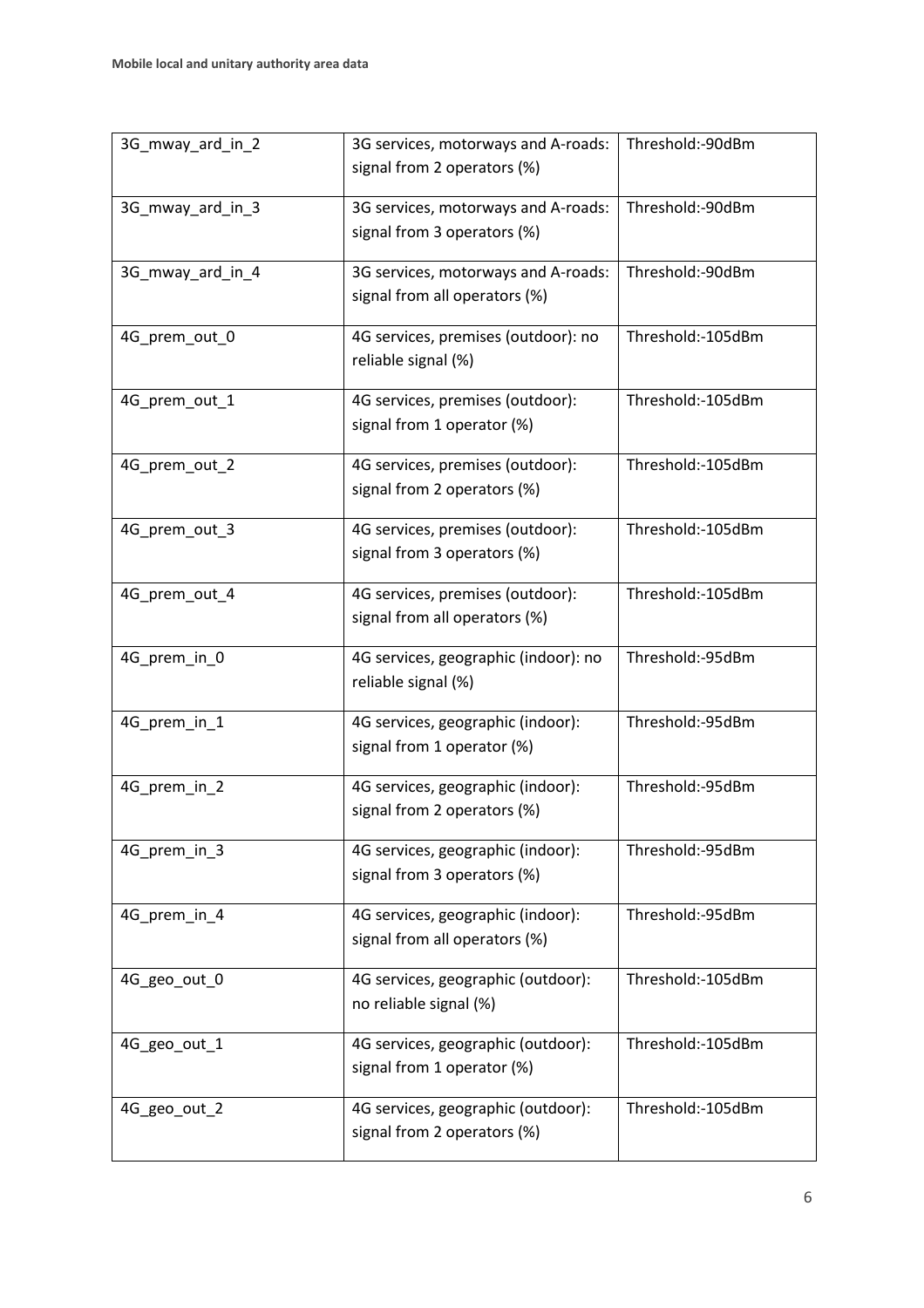| 4G_geo_out_3     | 4G services, geographic (outdoor):<br>signal from 3 operators (%)                      | Threshold:-105dBm |
|------------------|----------------------------------------------------------------------------------------|-------------------|
| 4G_geo_out_4     | 4G services, geographic (outdoor):<br>signal from all operators (%)                    | Threshold:-105dBm |
| 4G_abrd_in_0     | 4G services, roads: no reliable signal<br>(%)                                          | Threshold:-95dBm  |
| 4G_abrd_in_1     | 4G services, roads: signal from 1<br>operator (%)                                      | Threshold:-95dBm  |
| 4G_abrd_in_2     | 4G services, roads: signal from 2<br>operators (%)                                     | Threshold:-95dBm  |
| 4G_abrd_in_3     | 4G services, roads: signal from 3<br>operators (%)                                     | Threshold:-95dBm  |
| 4G_abrd_in_4     | 4G services, roads: signal from all<br>operators (%)                                   | Threshold:-95dBm  |
| 4G_mway_in_0     | 4G services, motorways: no reliable<br>signal (%)                                      | Threshold:-95dBm  |
| 4G_mway_in_1     | 4G services, motorways: signal from<br>1 operator (%)                                  | Threshold:-95dBm  |
| 4G_mway_in_2     | 4G services, motorways: signal from<br>2 operators (%)                                 | Threshold:-95dBm  |
| 4G_mway_in_3     | 4G services, motorways: signal from<br>3 operators (%)                                 | Threshold:-95dBm  |
| 4G_mway_in_4     | 4G services, motorways: signal from<br>all operators (%)                               | Threshold:-95dBm  |
| 4G_mway_ard_in_0 | 4G services, motorways and A-roads:<br>no reliable signal (%)                          | Threshold:-95dBm  |
| 4G_mway_ard_in_1 | 4G services, motorways and A-roads:<br>signal from 1 operator (%)                      | Threshold:-95dBm  |
| 4G_mway_ard_in_2 | 4G services, motorways and A-roads:<br>signal from 2 operators (%)                     | Threshold:-95dBm  |
| 4G_mway_ard_in_3 | Threshold:-95dBm<br>4G services, motorways and A-roads:<br>signal from 3 operators (%) |                   |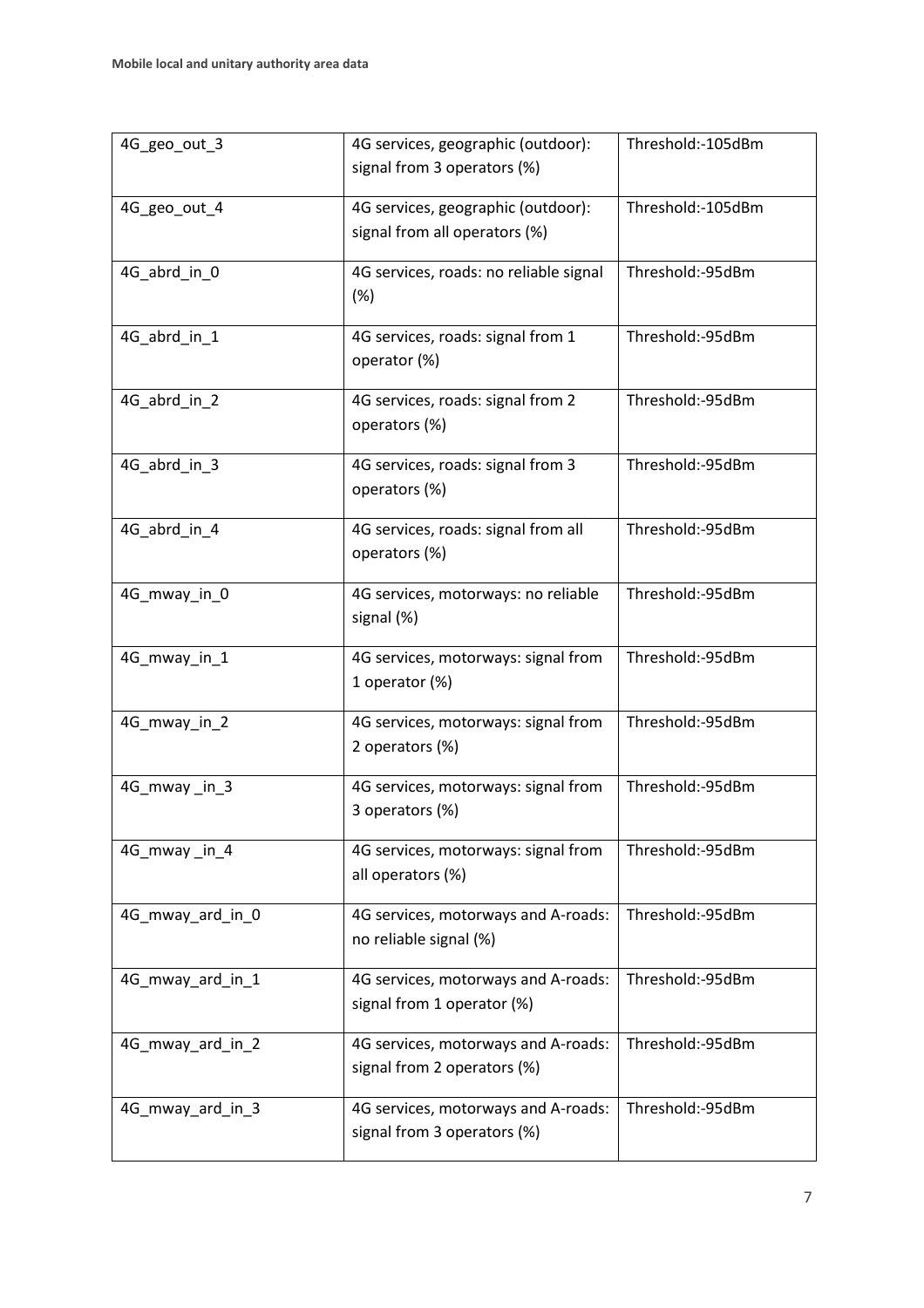| 4G_mway_ard_in_4 | Threshold:-95dBm<br>4G services, motorways and A-roads: |                          |
|------------------|---------------------------------------------------------|--------------------------|
|                  | signal from all operators (%)                           |                          |
| Voice_prem_out_0 | Voice services, premises (outdoor):                     | See below for 2G, 3G, 4G |
|                  | no reliable signal (%)                                  | threshold levels         |
| Voice_prem_out_1 | Voice services, premises (outdoor):                     | See below for 2G, 3G, 4G |
|                  | signal from 1 operator (%)                              | threshold levels         |
| Voice_prem_out_2 | Voice services, premises (outdoor):                     | See below for 2G, 3G, 4G |
|                  | signal from 2 operators (%)                             | threshold levels         |
| Voice_prem_out_3 | Voice services, premises (outdoor):                     | See below for 2G, 3G, 4G |
|                  | signal from 3 operators (%)                             | threshold levels         |
| Voice_prem_out_4 | Voice services, premises (outdoor):                     | See below for 2G, 3G, 4G |
|                  | signal from all operators (%)                           | threshold levels         |
| Voice_prem_in_0  | Voice services, geographic (indoor):                    | See below for 2G, 3G, 4G |
|                  | no reliable signal (%)                                  | threshold levels         |
| Voice_prem_in_1  | Voice services, geographic (indoor):                    | See below for 2G, 3G, 4G |
|                  | signal from 1 operator (%)                              | threshold levels         |
| Voice_prem_in_2  | Voice services, geographic (indoor):                    | See below for 2G, 3G, 4G |
|                  | signal from 2 operators (%)                             | threshold levels         |
| Voice_prem_in_3  | Voice services, geographic (indoor):                    | See below for 2G, 3G, 4G |
|                  | signal from 3 operators (%)                             | threshold levels         |
| Voice_prem_in_4  | Voice services, geographic (indoor):                    | See below for 2G, 3G, 4G |
|                  | signal from all operators (%)                           | threshold levels         |
| Voice_geo_out_0  | Voice services, geographic (outdoor):                   | See below for 2G, 3G, 4G |
|                  | no reliable signal (%)                                  | threshold levels         |
| Voice_geo_out_1  | Voice services, geographic (outdoor):                   | See below for 2G, 3G, 4G |
|                  | signal from 1 operator (%)                              | threshold levels         |
| Voice_geo_out_2  | Voice services, geographic (outdoor):                   | See below for 2G, 3G, 4G |
|                  | signal from 2 operators (%)                             | threshold levels         |
| Voice_geo_out_3  | Voice services, geographic (outdoor):                   | See below for 2G, 3G, 4G |
|                  | signal from 3 operators (%)                             | threshold levels         |
| Voice_geo_out_4  | Voice services, geographic (outdoor):                   | See below for 2G, 3G, 4G |
|                  | signal from all operators (%)                           | threshold levels         |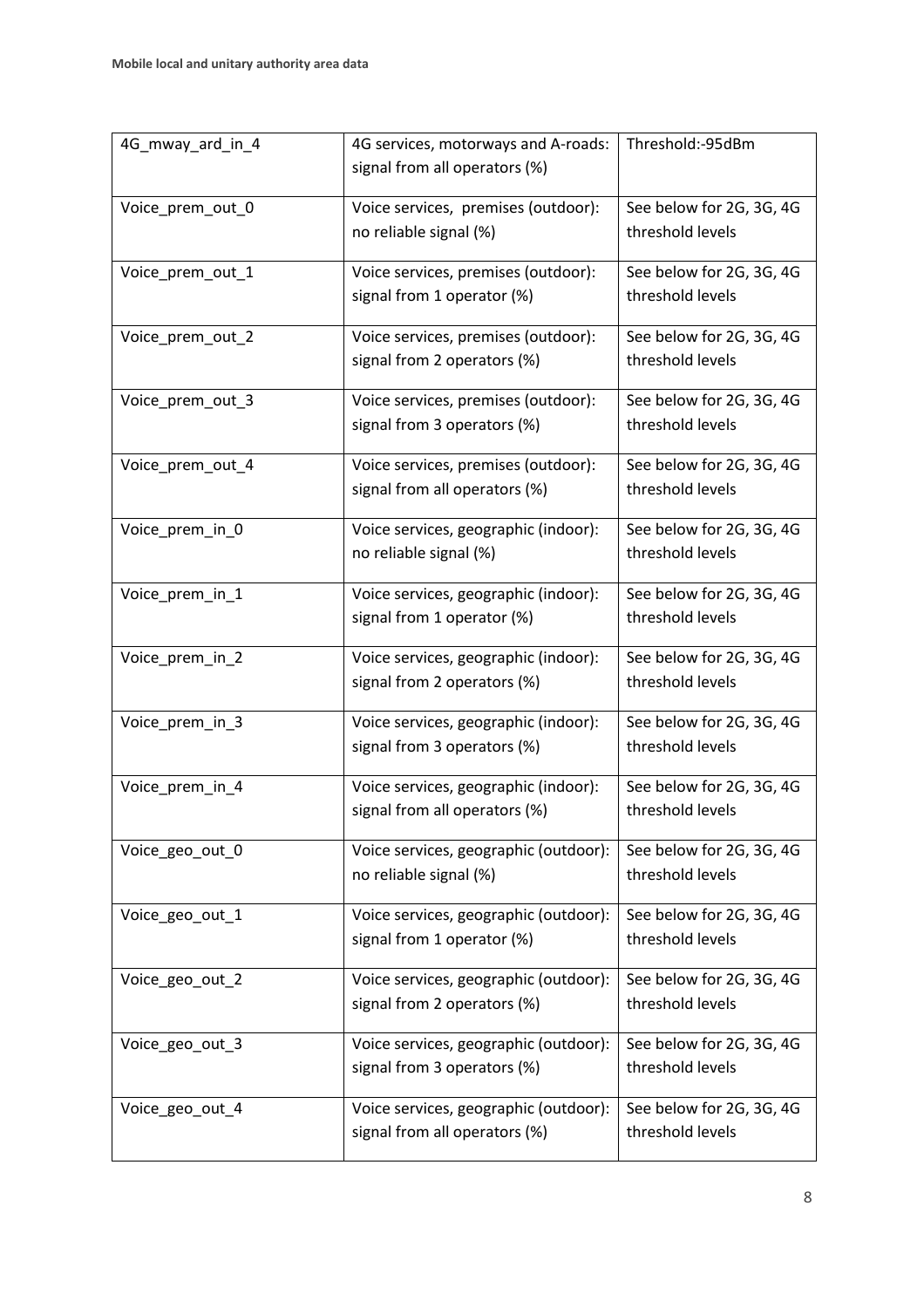| Voice_abrd_in_0     | Voice services, roads: no reliable<br>signal (%)                         | See below for 2G, 3G, 4G<br>threshold levels |
|---------------------|--------------------------------------------------------------------------|----------------------------------------------|
| Voice_abrd_in_1     | Voice services, roads: signal from 1<br>operator (%)                     | See below for 2G, 3G, 4G<br>threshold levels |
| Voice_abrd_in_2     | Voice services, roads: signal from 2<br>operators (%)                    | See below for 2G, 3G, 4G<br>threshold levels |
| Voice abrd in 3     | Voice services, roads: signal from 3<br>operators (%)                    | See below for 2G, 3G, 4G<br>threshold levels |
| Voice_abrd_in_4     | Voice services, roads: signal from all<br>operators (%)                  | See below for 2G, 3G, 4G<br>threshold levels |
| Voice_mway_in_0     | Voice services, motorways: no<br>reliable signal (%)                     | See below for 2G, 3G, 4G<br>threshold levels |
| Voice_mway_in_1     | Voice services, motorways: signal<br>from 1 operator $(\%)$              | See below for 2G, 3G, 4G<br>threshold levels |
| Voice_mway_in_2     | Voice services, motorways: signal<br>from 2 operators (%)                | See below for 2G, 3G, 4G<br>threshold levels |
| Voice_mway_in_3     | Voice services, motorways: signal<br>from 3 operators (%)                | See below for 2G, 3G, 4G<br>threshold levels |
| Voice_mway_in_4     | Voice services, motorways: signal<br>from all operators (%)              | See below for 2G, 3G, 4G<br>threshold levels |
| Voice_mway_ard_in_0 | Voice services, motorways and A-<br>roads: no reliable signal (%)        | See below for 2G, 3G, 4G<br>threshold levels |
| Voice_mway_ard_in_1 | Voice services, motorways and A-<br>roads: signal from 1 operator (%)    | See below for 2G, 3G, 4G<br>threshold levels |
| Voice_mway_ard_in_2 | Voice services, motorways and A-<br>roads: signal from 2 operators (%)   | See below for 2G, 3G, 4G<br>threshold levels |
| Voice_mway_ard_in_3 | Voice services, motorways and A-<br>roads: signal from 3 operators (%)   | See below for 2G, 3G, 4G<br>threshold levels |
| Voice_mway_ard_in_4 | Voice services, motorways and A-<br>roads: signal from all operators (%) | See below for 2G, 3G, 4G<br>threshold levels |
| Data_prem_out_0     | Data services, premises (outdoor):<br>no reliable signal (%)             | See below for 3G, 4G<br>threshold levels     |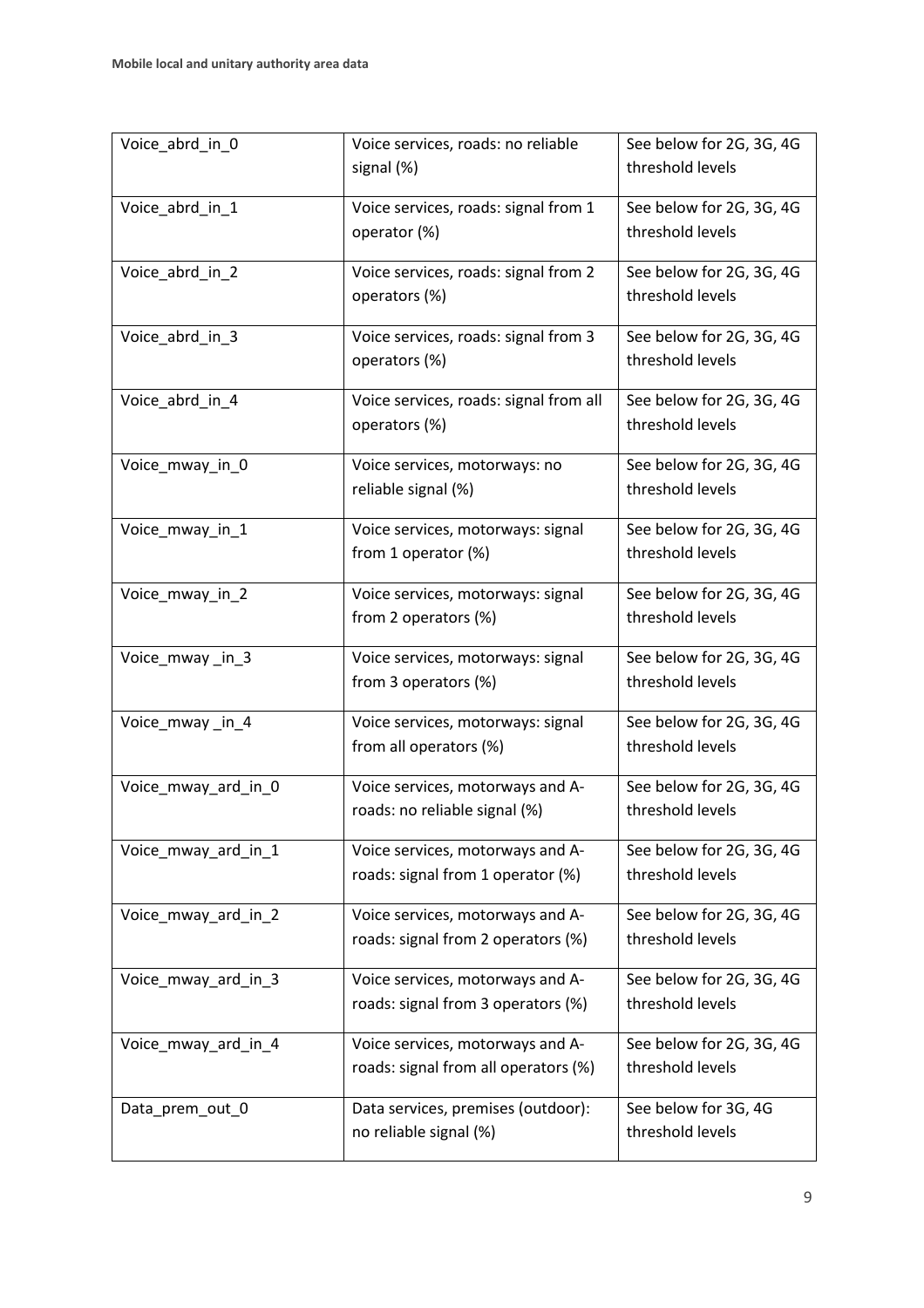| Data_prem_out_1 | Data services, premises (outdoor):   | See below for 3G, 4G |  |
|-----------------|--------------------------------------|----------------------|--|
|                 | signal from 1 operator (%)           | threshold levels     |  |
| Data_prem_out_2 | Data services, premises (outdoor):   | See below for 3G, 4G |  |
|                 | signal from 2 operators (%)          | threshold levels     |  |
| Data_prem_out_3 | Data services, premises (outdoor):   | See below for 3G, 4G |  |
|                 | signal from 3 operators (%)          | threshold levels     |  |
| Data_prem_out_4 | Data services, premises (outdoor):   | See below for 3G, 4G |  |
|                 | signal from all operators (%)        | threshold levels     |  |
| Data_prem_in_0  | Data services, geographic (indoor):  | See below for 3G, 4G |  |
|                 | no reliable signal (%)               | threshold levels     |  |
| Data_prem_in_1  | Data services, geographic (indoor):  | See below for 3G, 4G |  |
|                 | signal from 1 operator (%)           | threshold levels     |  |
| Data_prem_in_2  | Data services, geographic (indoor):  | See below for 3G, 4G |  |
|                 | signal from 2 operators (%)          | threshold levels     |  |
| Data_prem_in_3  | Data services, geographic (indoor):  | See below for 3G, 4G |  |
|                 | signal from 3 operators (%)          | threshold levels     |  |
| Data_prem_in_4  | Data services, geographic (indoor):  | See below for 3G, 4G |  |
|                 | signal from all operators (%)        | threshold levels     |  |
| Data_geo_out_0  | Data services, geographic (outdoor): | See below for 3G, 4G |  |
|                 | no reliable signal (%)               | threshold levels     |  |
| Data_geo_out_1  | Data services, geographic (outdoor): | See below for 3G, 4G |  |
|                 | signal from 1 operator (%)           | threshold levels     |  |
| Data_geo_out_2  | Data services, geographic (outdoor): | See below for 3G, 4G |  |
|                 | signal from 2 operators (%)          | threshold levels     |  |
| Data_geo_out_3  | Data services, geographic (outdoor): | See below for 3G, 4G |  |
|                 | signal from 3 operators (%)          | threshold levels     |  |
| Data_geo_out_4  | Data services, geographic (outdoor): | See below for 3G, 4G |  |
|                 | signal from all operators (%)        | threshold levels     |  |
| Data_abrd_in_0  | Data services, roads: no reliable    | See below for 3G, 4G |  |
|                 | signal (%)                           | threshold levels     |  |
| Data_abrd_in_1  | Data services, roads: signal from 1  | See below for 3G, 4G |  |
|                 | operator (%)                         | threshold levels     |  |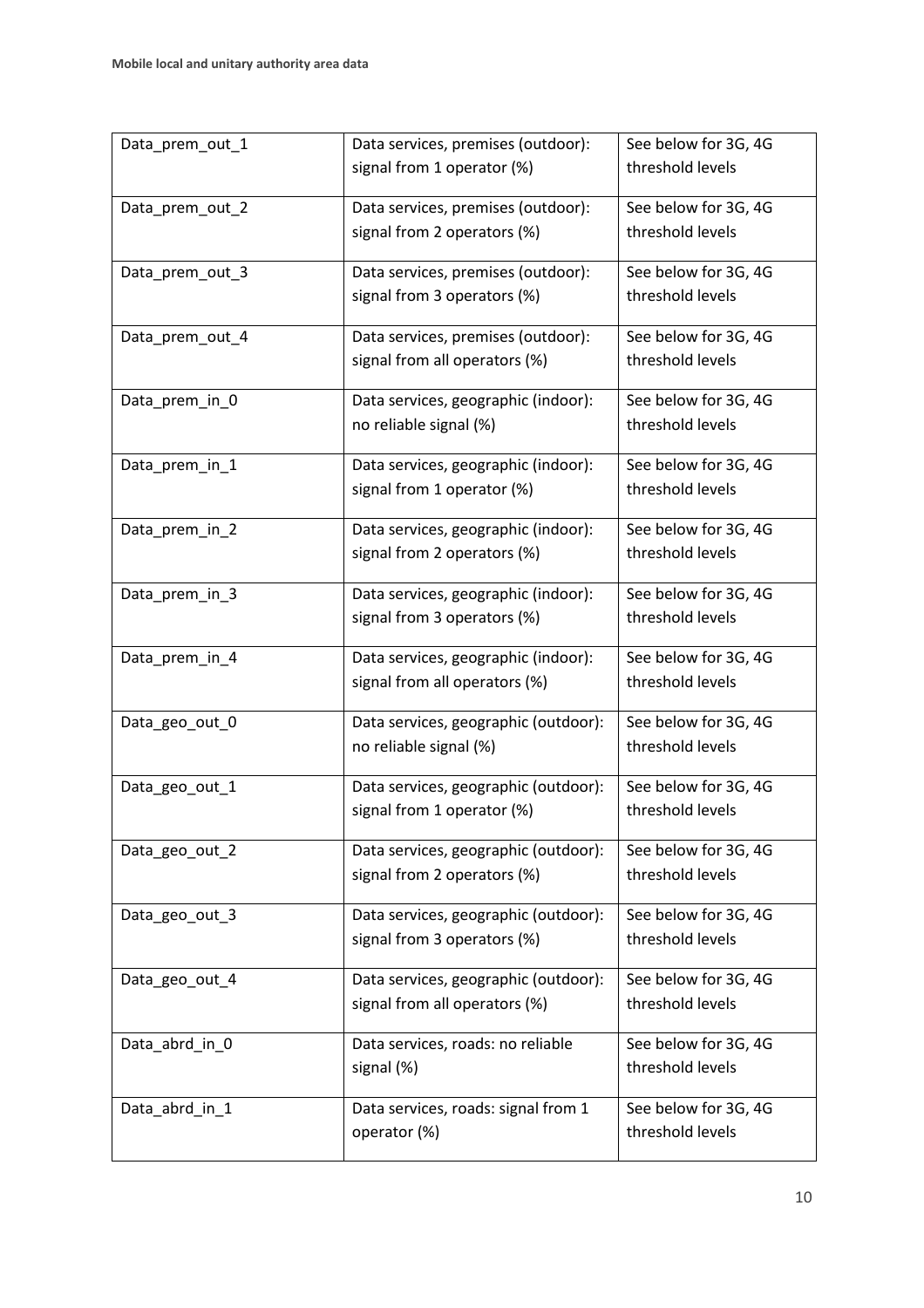| Data_abrd_in_2     | Data services, roads: signal from 2   | See below for 3G, 4G |
|--------------------|---------------------------------------|----------------------|
|                    | operators (%)                         | threshold levels     |
|                    |                                       |                      |
| Data_abrd_in_3     | Data services, roads: signal from 3   | See below for 3G, 4G |
|                    | operators (%)                         | threshold levels     |
|                    |                                       |                      |
| Data_abrd_in_4     | Data services, roads: signal from all | See below for 3G, 4G |
|                    | operators (%)                         | threshold levels     |
| Data_mway_in_0     | Data services, motorways: no          | See below for 3G, 4G |
|                    | reliable signal (%)                   | threshold levels     |
|                    |                                       |                      |
| Data_mway_in_1     | Data services, motorways: signal      | See below for 3G, 4G |
|                    | from 1 operator (%)                   | threshold levels     |
|                    |                                       |                      |
| Data_mway_in_2     | Data services, motorways: signal      | See below for 3G, 4G |
|                    | from 2 operators (%)                  | threshold levels     |
|                    |                                       |                      |
| Data_mway_in_3     | Data services, motorways: signal      | See below for 3G, 4G |
|                    | from 3 operators (%)                  | threshold levels     |
| Data_mway_in_4     | Voice services, motorways: signal     | See below for 3G, 4G |
|                    | from all operators (%)                | threshold levels     |
|                    |                                       |                      |
| Data_mway_ard_in_0 | Data services, motorways and A-       | See below for 3G, 4G |
|                    | roads: no reliable signal (%)         | threshold levels     |
|                    |                                       |                      |
| Data_mway_ard_in_1 | Data services, motorways and A-       | See below for 3G, 4G |
|                    | roads: signal from 1 operator (%)     | threshold levels     |
| Data_mway_ard_in_2 | Data services, motorways and A-       | See below for 3G, 4G |
|                    | roads: signal from 2 operators (%)    | threshold levels     |
|                    |                                       |                      |
| Data_mway_ard_in_3 | Data services, motorways and A-       | See below for 3G, 4G |
|                    | roads: signal from 3 operators (%)    | threshold levels     |
|                    |                                       |                      |
| Data_mway_ard_in_4 | Data services, motorways and A-       | See below for 3G, 4G |
|                    | roads: signal from all operators (%)  | threshold levels     |
|                    |                                       |                      |

# **Signal Thresholds**

We use the following signal strength thresholds when estimating coverage: